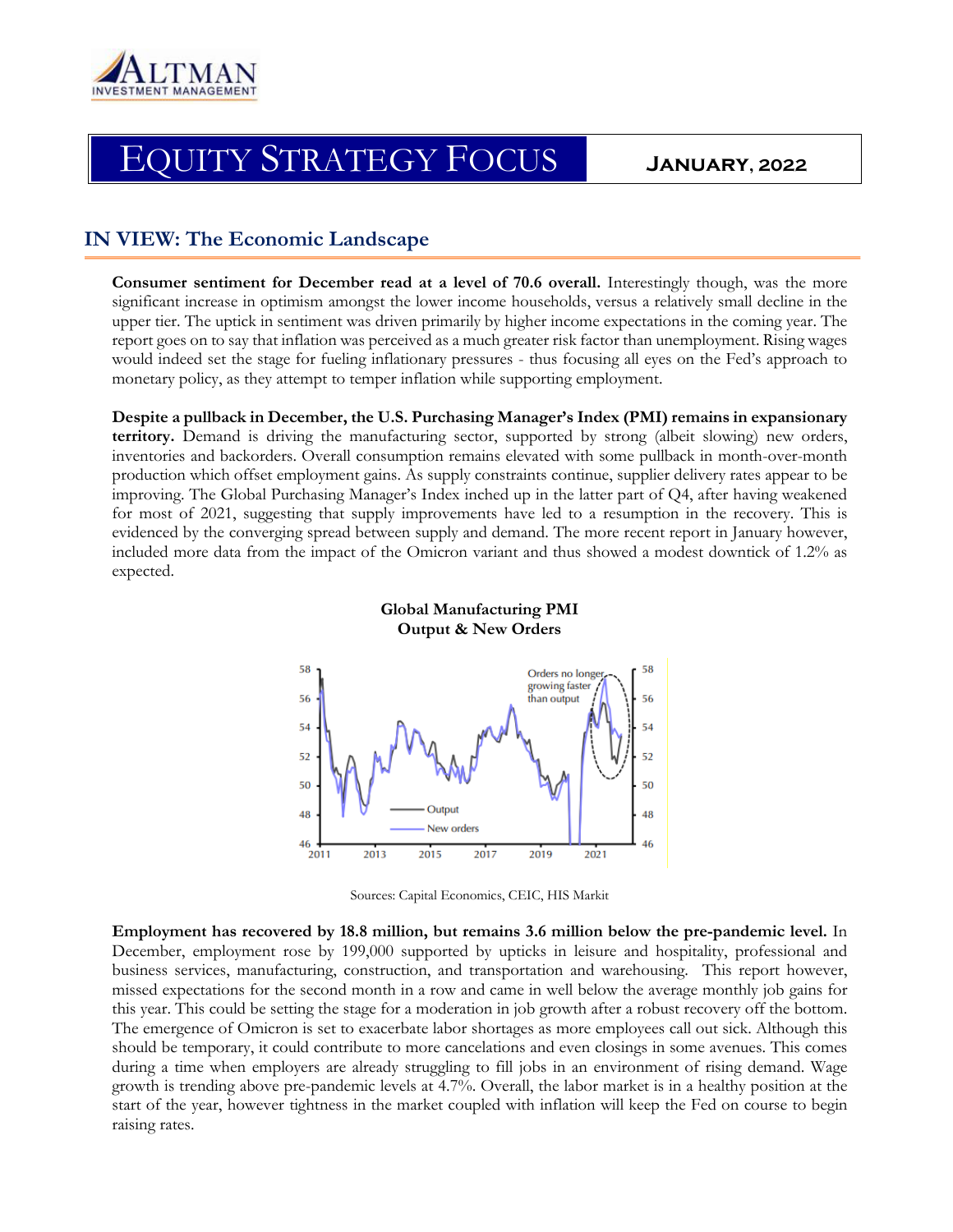**In addition to rising employment, improving household wealth and increasing capex in conjunction with the continued release of pent-up demand are each poised to fuel economic growth throughout next year.** With over \$2 trillion in cash on the books of S&P 500 companies, coupled with low-cost borrowing, corporations are in a position of strength to increase spending on fixed investments which have held in a "wait and see" pattern since the pandemic began. Deposits in all U.S. commercial banks climbed to \$18 trillion at year end, indicating access to capital is also available to help fuel future spending on the consumer side as well.

**Inflation climbed yet again in December to an annualized rate of 7% mostly due to ongoing supply shortages and a rise in used autos and shelter costs.** Excluding food and energy puts inflation around 5.5%. Stocks traded up on the news, as the uptick in inflation was widely anticipated. The Federal Reserve is keeping a close eye on the level and has recently targeted March as the end to its asset purchases, opening the door for interest rate hikes later this year in the neighborhood of 3-4x by year end.

# **CLOSE-UP: Equity Investment Overview**

### Market Performance & Earnings:

**The S&P 500 benchmark index enjoyed another stellar year, recording a total return of 28.9%.** High quality, large cap, and high dividend stocks out-performed during the year. Growth stocks out-performed Value for the full year, after lagging for most of the first half. Energy was the clear leader in total return, followed by Real Estate, Financials, and Technology. All sectors were positive for the year with Utilities and Consumer Staples trailing their peers.



#### **S&P Benchmark Return 2021 YTD**

The top 5 performers in the AIM composite portfolio were Applied Materials, Lowe's, Accenture, Microsoft and Bank of America. The weakest stocks in the portfolio were Koninklijke Philips, Fidelity National, Walt Disney, Conagra and Comcast.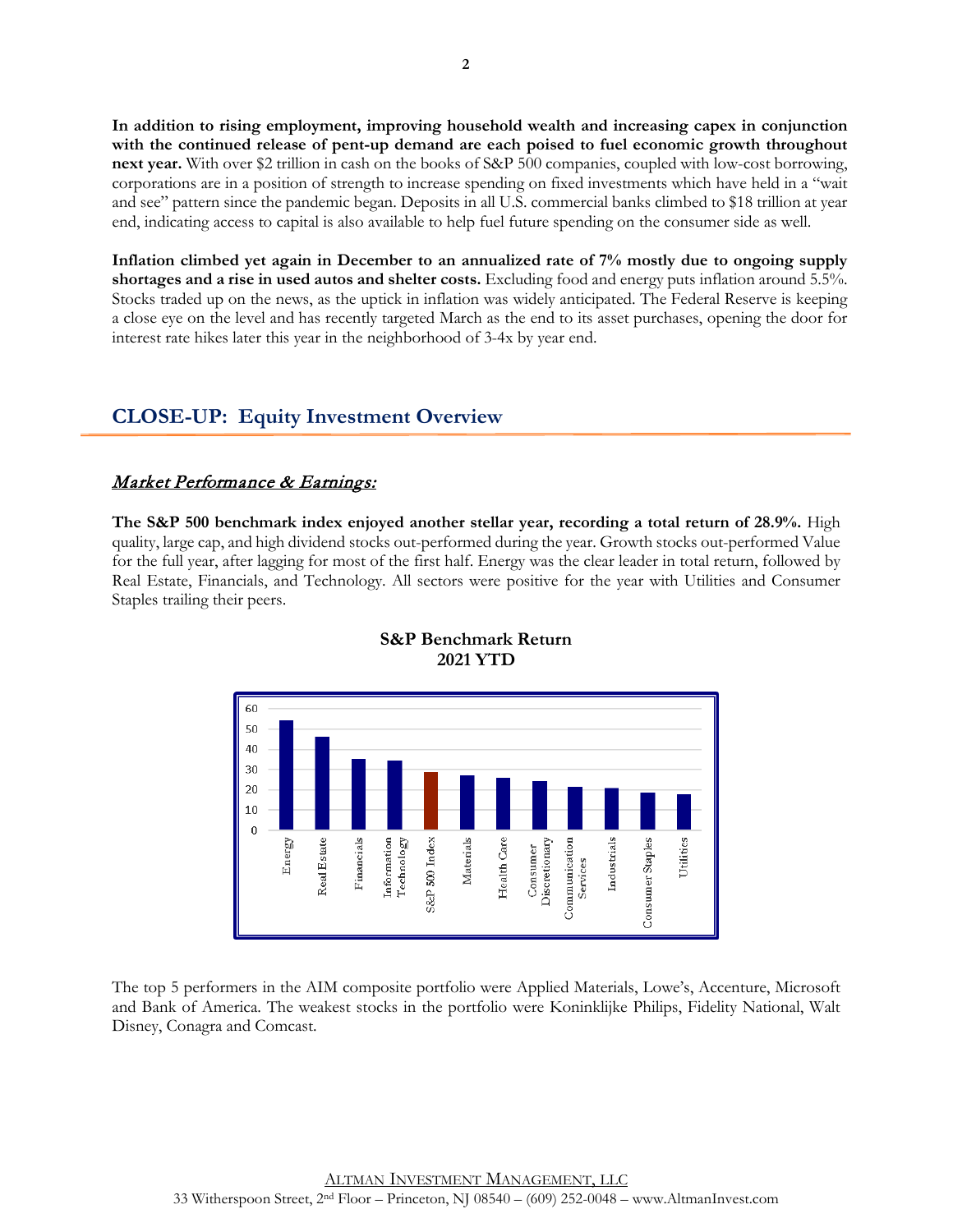**We uphold our preference for stocks heading into the new year.** Although lofty price levels may suggest markets are vulnerable for a short term pull back in the range of 5-10%, the likelihood of a lengthy or severe bear market is limited given the upward trajectory of the economic recovery. For one, profit margin reporting has been robust with 64% of companies reporting higher year-over-year profits, according to Goldman Sachs. Additionally, equity risk premiums are still very attractive supporting equity ownership over bonds. Also, when considering bond yields from a historical perspective, rates still have nearly 2% points to move up before they would adversely impact stock prices. Fund flows and balances further support equity investments, as well as corporate appetites for share repurchases.

**Q3 earnings beat analyst expectations with growth of 38.8% year-over-year.** Margins came in at record high levels, despite labor shortages and supply disruptions. Bottom-line earnings growth on a year-over-year basis was strongest in Energy followed by Materials and Industrials. The weakest sectors in the market were Consumer Staples and Consumer Discretionary. Top-line sales growth rankings mirrored that of earnings growth, while Financials lagged behind Consumer Staples and Discretionary.

**Inflation was the most recurring topic amongst earnings calls, particularly with respect to the rising cost of supply chains.** Supply disruptions are largely anticipated to ease in the new year, but to what extent and how fast is still to be seen. Wage pressures are the most risk to margins and account for nearly 40% of total costs, according to the U.S. Bureau of Economic Analysis. Productivity gains boosted by capex spend could work to ease these pressures somewhat. Additionally, companies cited pricing power as means to offset headwinds, particularly as demand continues to rise.

**Expectations for Q4 are for moderating growth, as consensus expectations call for some margin compression in Q1 due to heightened freight charges and seasonality.** With only 50% of earnings in as of this writing, net margins (ex: Financials) are indeed tracking with consensus estimates. But some analysts believe margin estimates may be too conservative given the vast pricing power and productivity potential. A number of factors will influence earnings growth in the coming quarters. Some areas include Covid-19 developments, viability of pricing power, labor cost pressures, and demand growth. The direction, timing and longevity of each of these factors will be significant and we will be monitoring these developments closely. It's worth mentioning that although only a small fraction of S&P 500 companies have reported capex guidance, the reported figures are up 38% year-over-year, indicating growing optimism.

# Equity Strategy:

# Early Q1 Rebalance of Portfolio

**We increased our banking exposure modestly by adding to US Bancorp (USB), a large cap banking and financial services company.** Taking profits from the Technology sector on the other side of the trade allowed us to modestly lower the portfolio multiple in preparation for a higher interest rate environment. Profit margins are expected to rise as banks can earn more from longer term borrowers. Banks and brokerage houses also benefit from rising rates that generate higher interest income and trading volumes. Specifically for USB, stronger trends in its payments business, improving volumes and opportunities in the digital wallet space should act as tailwinds. Our view of rising long term interest rates provides another potential boost for Banks and Financial Services. While lending remains challenging in the short term for the industry, we believe that our exposure of 20% (just shy of weighting in the Russell 1000 Value Index) at this point in the cycle is warranted.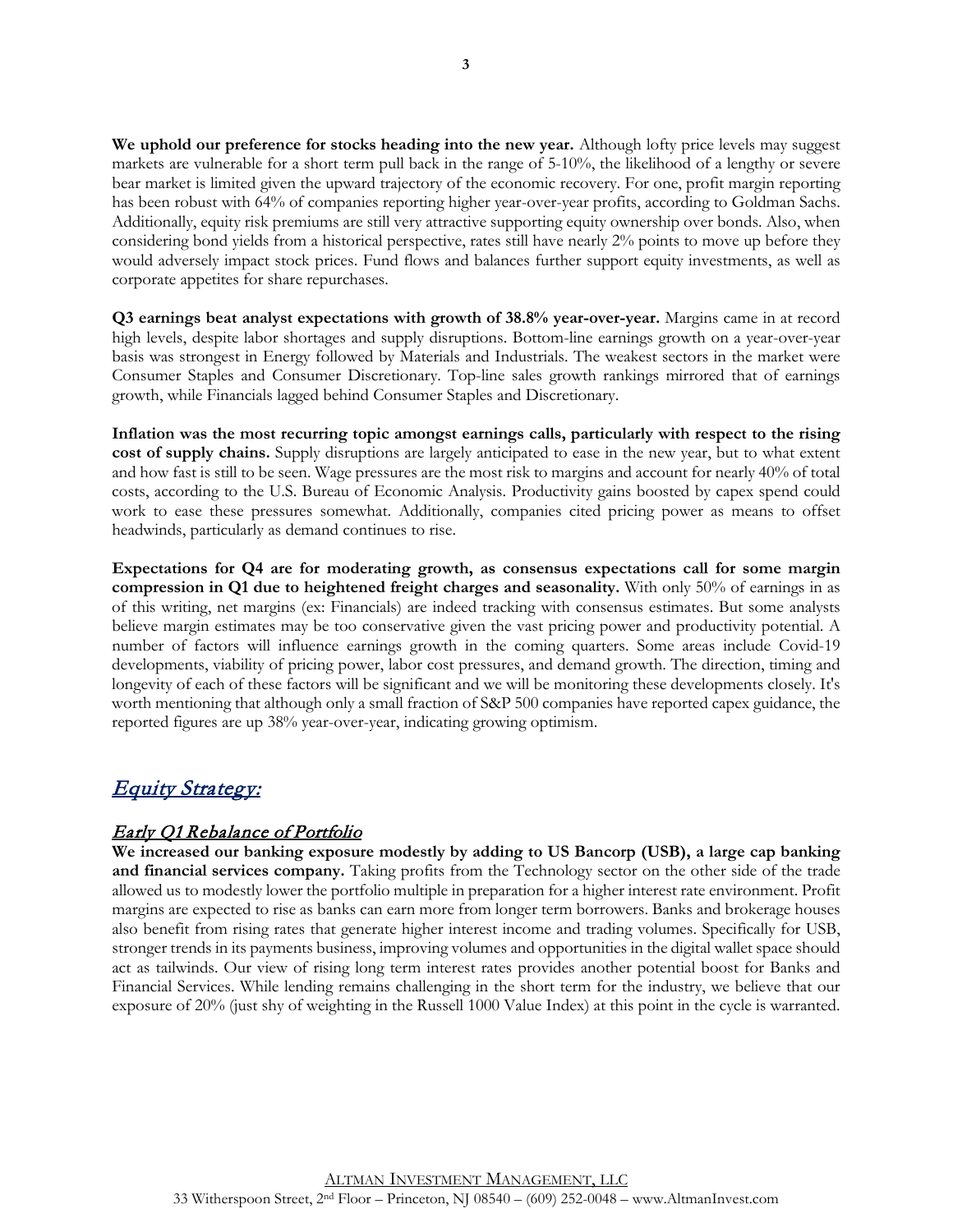#### Select Sector or Stock Review:

**Oil prices rose during the first 3 quarters of the year, until the U.S., along with other oil consuming countries, began releasing reserves in an effort to stave off inflation.** Crude oil dropped from its peak of \$84.65 in October to the mid \$60s in early December. Additional downward pressure on oil prices was the result of renewed Covid-19 fears amid the emergence of the Omicron variant. Despite this late year decline, OPEC and Russia agreed to stick with prior output plans to gradually bring production back online by 400,000 mb/d each month. Since that dip in prices, crude oil has recovered to above \$80 as the overall fundamentals prevailed. Inventories are still 5% below 5-year averages and there is a 2 mb/d shortfall in supply.

**As more countries join forces to combat climate change, OPEC's influence will be impacted - but as far as to what extent, it's too early to tell.** For the short term, U.S. producers still provide competitive pressures as production continues to ramp up during the year. But over the longer term, as many oil supplying countries cut production in favor of other energy sources, this could open the door for OPEC to exert greater leverage over oil prices, depending upon longer term demand. OPEC is focused on what it believes to be ample demand to the extent it is spending more on production capacity. The IEA reports that OPEC's share of production could reach 49% and 58% by 2030 and 2050 respectively. To be successful, demand for oil must thrive and there needs to be a collective and cohesive partnership between the cartel and Russia, which has not always been the case.

#### **Disconnect Between Oil Prices and Oil Stocks**

#### Not Feeling It

Energy equities are stalled, in relative terms, at levels around the initial Covd-related crash, even as oil prices surged past pre-pandemic levels



Note: S&P Energy sub-index relative to S&P 500. Performance indexed to 100

The oil price disconnect reveals investor concern over budgeting, executive incentives, and the impact climate change initiatives could have on oil demand. Adding to the complexity, growing interest in ESG compliance by investors creates challenges for oil companies to obtain capital.

#### **Dollar Tree, Inc. (DLTR)**

In Q4, consumer discretionary sector produced a total return of 30.6% contributing to relative performance. Discount retailer Dollar Tree, Inc. led the group with a gain of 46.8%. The company's shares benefited from news that activist investor Mantle Ridge had taken a \$1.8 billion position in Dollar Tree and was working with Dollar General's ex-CEO Richard Dreiling, with the expectation that he could help quicken the pace of improvements at the company. Dollar Tree's shares also got a boost after the company reported its quarterly earnings. While results were mixed, with freight costs still pressuring gross margins, Dollar Tree announced that it would be accelerating its multi-price initiative, targeting the roll-out to all core Dollar Tree stores by the end of the company's fiscal first quarter (April 2022).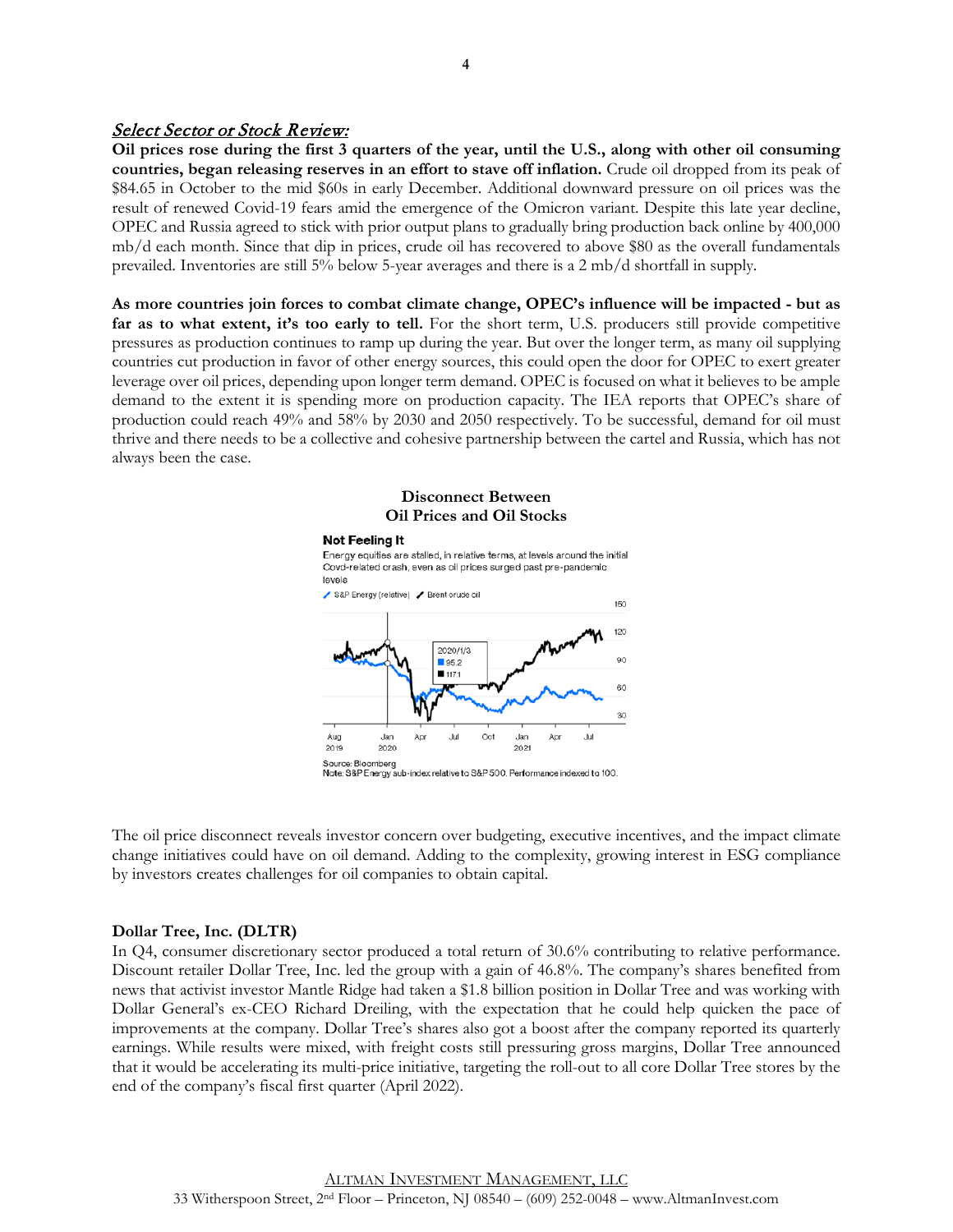#### **Comcast Corporation (CMCSA)**

Another notable detractor was global media and technology company Comcast Corp., which declined -9.6%. In its quarterly earnings announcement, the company reported that all segments performed slightly ahead of expectations on earnings, although expectations for growth in the cable segment had been lowered by management. The company noted increased competition for low-income customers, as traditional wireless providers compete more heavily in new government programs. The company's shares remained under pressure during the quarter, as management updated its guidance in December for full-year broadband customer additions, which were below the consensus estimate (although in line with our modeling). Broadband remains a growth business for Comcast (and a profitable one) - although the rate of growth will likely be lower than management's earlier projections. Overall, we see Comcast's diverse business model as a strength for the company. Another positive, in our opinion, is that the company recently announced it had completed its debt reduction program.

#### **Cardinal Health, Inc. (CAH)**

Cardinal is a major healthcare products distribution company that operates in two segments: Pharmaceutical and Medical. The Pharmaceutical segment distributes branded and generic pharmaceuticals and over-thecounter healthcare products. The Medical segment manufactures, sources, and distributes medical, surgical, and laboratory products. At the time of initial purchase, Cardinal had underperformed owing to a series of earnings misses, concern surrounding the renewal of its contract with CVS, and management's delay in providing longterm guidance. At the time, Cardinal was the cheapest of the three major distributors, was trading well below its historical price multiples and, in our view, looked compelling on a sum-of-the-parts basis, as investors appeared to be overly discounting the more valuable clinical products business, which Cardinal later spun off. By establishing a position in Cardinal, we added portfolio exposure to healthcare services, and we believed Cardinal would provide a diversification benefit. Furthermore, distributors were earning higher margins on generic drugs, which meant Cardinal offered an attractive way to offset some of the generic risk inherent in several pharmaceutical holdings we held. More recently, during the past several years, Cardinal faced several challenges, including a deflationary environment for generic drug prices, legislative risks related to potential healthcare policy changes, uncertainty around opioid liabilities for the company and its peers, and lower volumes in both the Pharmaceutical and Medical segments because of lower healthcare use related to COVID.

The persistence of some of these challenges have contributed to the shares languishing versus the market. Additionally, the company had a series of execution problems, primarily in the medical segment of its business, which has also contributed to an erosion in investor confidence. More broadly, Cardinal's strategic decision to prioritize growing its medical business over its specialty pharmaceutical business ended up being disadvantageous for the company. Specialty is crucial to future pharmaceutical distribution growth and margins, and Cardinal's small scale placed the company at a competitive disadvantage. Cardinal did not perform as expected over the past several years. We have revisited the longer-term fundamentals in determining whether the opportunity cost of continuing to hold the position makes sense. Cardinal has not been a successful investment, underperforming both the healthcare sector and the benchmark. The stock still trades at a low multiple and a discount to its peers, offering an attractive cash flow yield and dividend yield. In addition, in this market environment, it provides some defensive cover as multiples decline in a rising interest rate backdrop.

#### **Fidelity National Information Services, Inc. (FIS)**

Another notable detractor was IT services provider Fidelity National Information Services Inc., down -13.9% compared to a decline of -2.3% for the sector in the benchmark. The company's shares came under pressure following disappointing guidance from competitor Global Payments, Inc. and the announced acquisition of Australian payments processor Afterpay Ltd. (a provider of buy now/pay later services) by Square, Inc. The following day, Fidelity National announced quarterly results that were ahead of expectations. The company raised quarterly and annual guidance; however, guidance for the third quarter of 2021 was slightly below the consensus estimate, sending the shares down further.